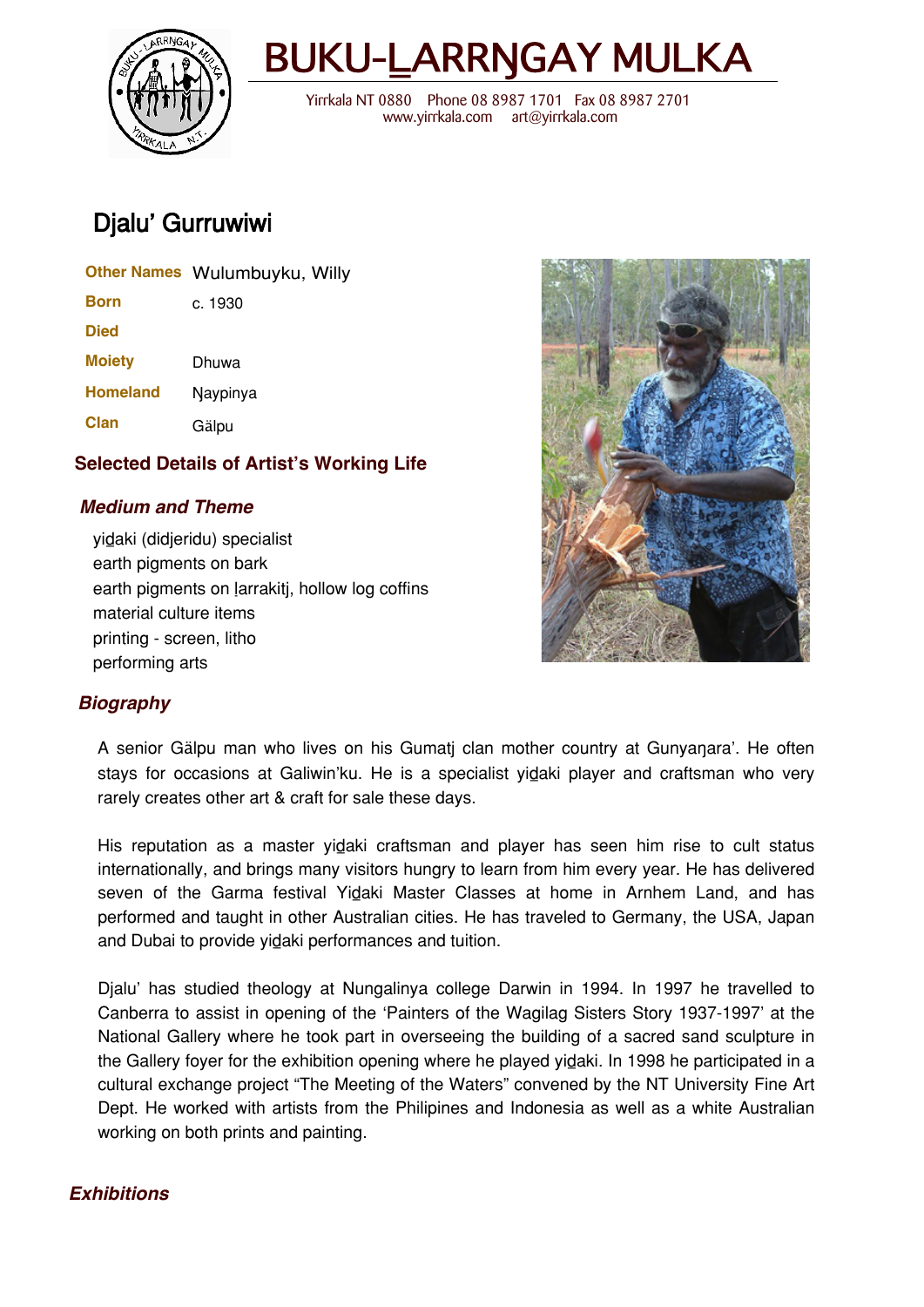1990, Spirit in Land, Bark Paintings from Arnhem Land, National Gallery of Victoria, Melbourne. 1994, The Power of the Land, Masterpieces of Aboriginal Art, National Gallery of Victoria. 1994, The eleventh National Aboriginal and Torres Strait Islander Art Awards, Museum and Art Galleries of the NT, Darwin. 1995, Miny'tii Buku-Larrngay, Paintings from the East, National Gallery of Victoria, Melbourne. 1995, The Twelvth National Aboriginal and Torres Strait Islander Art Awards, Museum and Art galleries of the NT, Darwin. 1996, The Thirteenth National Aboriginal and Torres Strait Islander Art Awards, Museum and Art Galleries of the NT, Darwin. 1997, 'Native Title', Museum of Contemporary Art, Sydney. 1997, The Painters of the Wagilag Sisters Story 1937 - 1997, National Gallery of Australia, Canberra. 1998, Hollow Logs from Yirrkala, Annandale Galleries, Sydney NSW. 1998, 'The Meeting of the Waters' An exhibition of prints and works by artists from the Australasian Print Project, 24Hour Art, Darwin NT 1999 - 2001 'Saltwater Country - Bark Paintings from Yirrkala' - National Tour; Drill Hall Gallery, ANU, Canberra; John Curtin Gallery, Curtin University, Perth; Australian National Maritime Museum, Sydney; Museum of Modern Art at Heide, Melbourne; The Araluen Cultural Centre, Alice Springs; Queensland University of Technology, Brisbane. 2005 Ngann Girra Festival Albury Regional Museum 2008, Gapan Gallery - Bendt Prints, Garma Festival Site, Gulkula, NT. 2008, Galuku Gallery - berndt Prints, Darwin Festival, Botanical Gardens, Darwin, NT 2009 After Bernt - Indigenart - Mossenson Gallery, Perth, WA

#### **Collections**

National Gallery of Victoria JW Kluge Collection, Virginia USA Private Collections

## **Bibliography**

Ryan, J Spirit in Land, ex. cat. 1990, NGV Gill Hutcherson AIATSIS Researcher Arnold, J. et al, Nambara Art, promo booklet, 1990, Colemans Printing Nhulunbuy Caruana W, Lendon N, National Gallery of Australia, The Painters of the Wagilag Sisters Story 1937-1997. exhib cat. Saltwater - Yirrkala Bark Paintings of Sea Country by Buku-Larrngay Mulka ISBN 0 646 37702 7 pp 82 & 83 Emerge Shell Development Australia Aboriginal Art Education Fund MAGNT. Waluka - CD released by Yothu Yindi Foundation 2001 Djalu Teaches and Plays Yidaki - CD released by Yothu Yindi Foundation 2001 Djalu Teaches and Plays Yidaki 2 - CD released by Yothu Yindi Foundation 2003 Diltjimurru - CD released in Germany 2003 Joshua Tree Didgeridoo Festival, the desert years - DVD released 2005 Gawurr Manikay - CD released by Dinkum Music, Japan 2005 Yidaki Festa 2005 - DVD released by Dinkum Music, Japan 2005 Toured to the UK, Italy, France, Belgium and Germany in 2009 to deliver Yidaki workshops and performances.